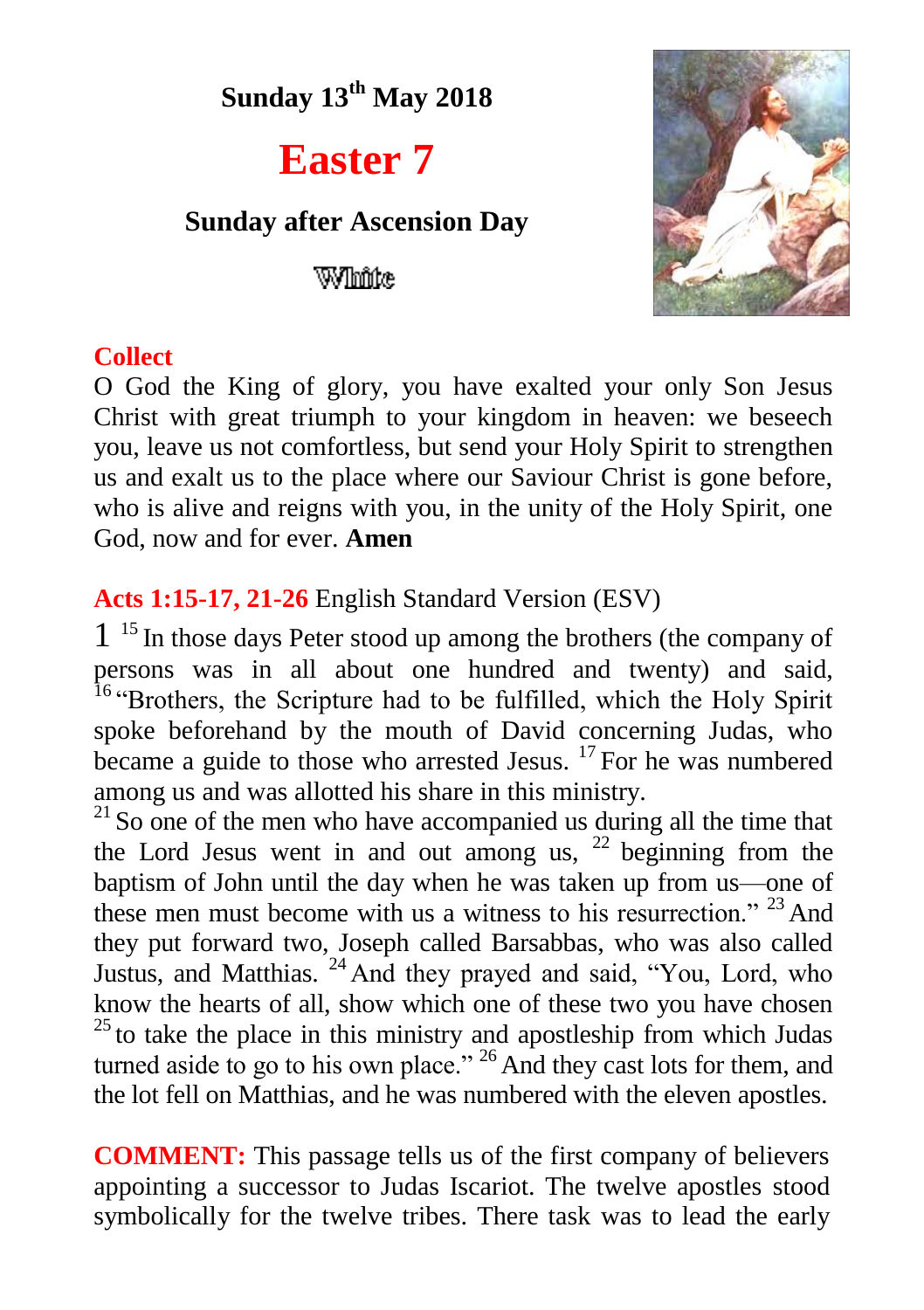Church in the task of proclaiming salvation through Jesus Christ until his return. The choice fell to Matthias who was probably one of the seventy-two who had been commissioned by our Lord (Luke 10:1), and who had been a witness to the resurrection. These were the two qualifications for being an apostle in the early church – although not a follower during our Lord's earthly ministry, Paul was commissioned by the risen Jesus, and so qualified as an Apostle (Paul writes in 1 Corinthians 9:1; "Am I not an apostle? Have I not seen Jesus our Lord? Are not you my workmanship in the Lord?").

# **John 17:6-19** English Standard Version (ESV)

17<sup>6</sup> "I have manifested your name to the people whom you gave me out of the world. Yours they were, and you gave them to me, and they have kept your word.<sup>7</sup> Now they know that everything that you have given me is from you. <sup>8</sup> For I have given them the words that you gave me, and they have received them and have come to know in truth that I came from you; and they have believed that you sent me. <sup>9</sup>I am praying for them. I am not praying for the world but for those whom you have given me, for they are yours. <sup>10</sup> All mine are yours, and yours are mine, and I am glorified in them.  $11$  And I am no longer in the world, but they are in the world, and I am coming to you. Holy Father, keep them in your name, which you have given me, that they may be one, even as we are one. <sup>12</sup> While I was with them, I kept them in your name, which you have given me. I have guarded them, and not one of them has been lost except the son of destruction, that the Scripture might be fulfilled.  $^{13}$  But now I am coming to you, and these things I speak in the world, that they may have my joy fulfilled in themselves. <sup>14</sup> I have given them your word, and the world has hated them because they are not of the world, just as I am not of the world. <sup>15</sup> I do not ask that you take them out of the world, but that you keep them from the evil one.<sup>[a] 16</sup> They are not of the world, just as I am not of the world.  $^{17}$  Sanctify them<sup>[b]</sup> in the truth; your word is truth. <sup>18</sup> As you sent me into the world, so I have sent them into the world.  $^{19}$  And for their sake I consecrate myself, <sup>[c]</sup> that they also may be sanctified<sup>[d]</sup> in truth.

**Footnotes:** a. John 17:15 or *from evil*. b. John 17:17 Greek *Set them apart* (for holy service to God). c. John 17:19 Or *I sanctify myself*; or *I set myself apart* (for holy service to God). d. John 17:19 Greek *may be set apart* (for holy service to God)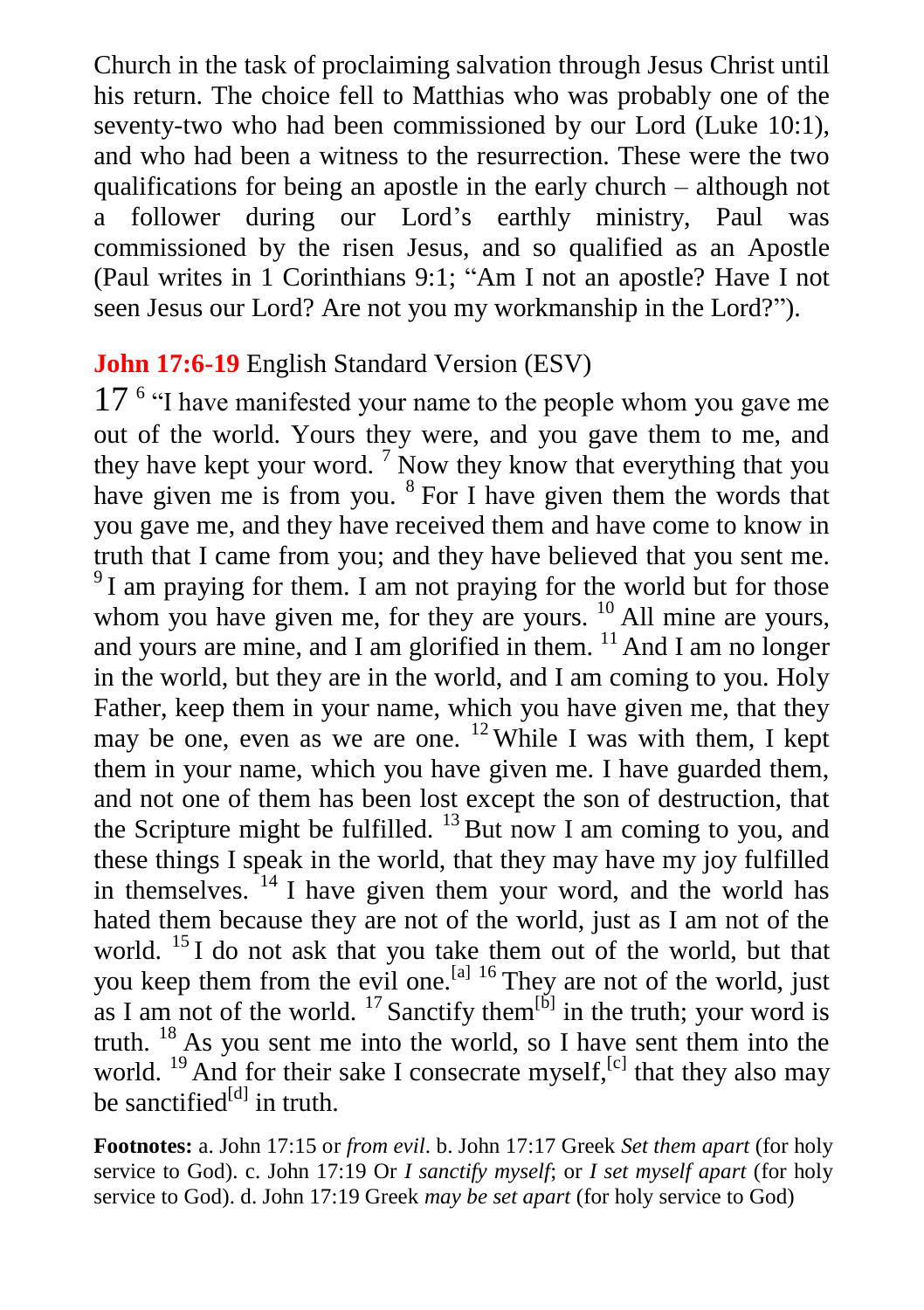**COMMENT:** Known to many as "the high priestly prayer," and whilst we can never know that these were the actual words of Jesus, John will have noted what Jesus prayed and sought to convey that in his noting down of that prayer said just before they entered the garden of Gethsemane (so named in Mark 14:32). It is a prayer for us as well as we live in a world still not rushing to hear of God's saving love. Because he will no longer be with them, the work that Jesus had begun, would rest entirely upon the disciples. The whole world was not immediately in Jesus' mind, only the few he had gathered about him during his earthly ministry (verse 9). Everything depended on their faithfulness. There is an ancient legend that when Jesus arrived in heaven the angel Gabriel asked what plans he had made for his work to continue. He replied that he had left it all in the hands of the disciples. "And if they fail?" asked Gabriel. And Jesus said, "I have no other plans" – or as we would say today – "there is no plan B" – it is down to us, who are today's disciples of Christ.

## **Psalm 1:1-4,6** *Beatus vir qui non abiit* Grail Psalter

#### R **Those who prove victorious I will feed from the tree of life.**

 $<sup>1</sup>$  Happy indeed is the man</sup> who follows not the counsel of the wicked; nor lingers in the way of sinners nor sits in the company of scorners, <sup>2</sup> but whose delight is the law of the Lord and who ponders his law day and night.  $\mathbb{R}$ 

 $3$  He is like a tree that is planted beside the flowing waters, that yields its fruit in due season and whose leaves shall never fade; and all that he does shall prosper.  $\mathbb{R}^7$ 

 $<sup>4</sup>$  Not so are the wicked, not so!</sup> For they like winnowed chaff shall be driven away by the wind. <sup>6</sup> for the Lord guards the way of the just but the way of the wicked leads to doom.  $\mathbb{R}^7$